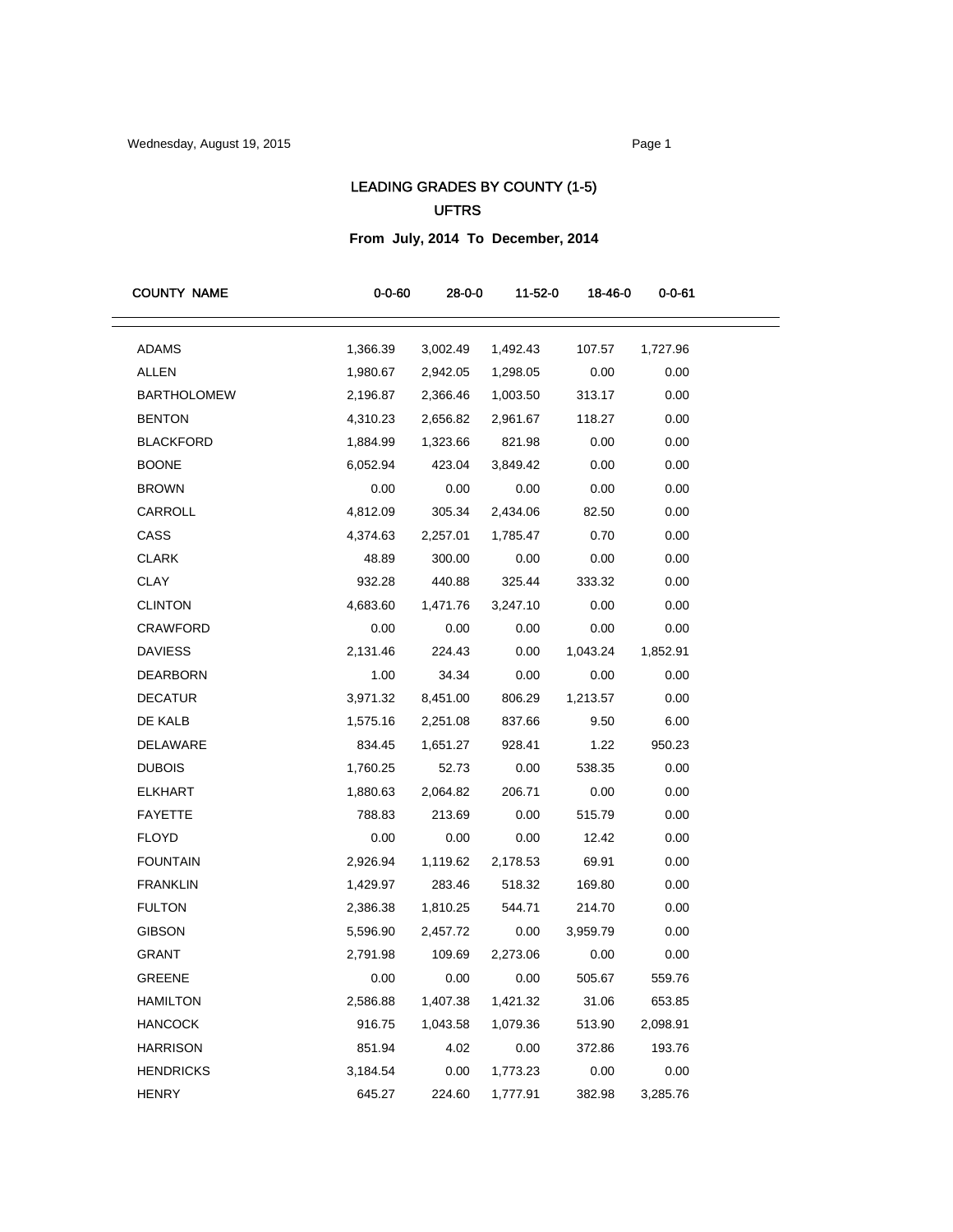## LEADING GRADES BY COUNTY (1-5) UFTRS

**From July, 2014 To December, 2014**

| <b>COUNTY NAME</b> | $0 - 0 - 60$ | $28 - 0 - 0$ | 11-52-0  | 18-46-0  | 0-0-61   |
|--------------------|--------------|--------------|----------|----------|----------|
| <b>HOWARD</b>      | 3,669.01     | 1,098.96     | 2,511.07 | 0.03     | 0.00     |
| <b>HUNTINGTON</b>  | 2,489.95     | 2,200.68     | 1,539.69 | 0.00     | 0.00     |
| <b>JACKSON</b>     | 2,303.57     | 1,041.30     | 0.00     | 1,267.56 | 0.00     |
| <b>JASPER</b>      | 3,452.30     | 1,915.18     | 314.11   | 678.22   | 0.00     |
| JAY                | 1,259.32     | 4,220.31     | 788.59   | 65.81    | 898.32   |
| JEFFERSON          | 65.29        | 75.20        | 0.00     | 16.79    | 0.00     |
| JENNINGS           | 17.85        | 0.00         | 0.00     | 9.39     | 0.00     |
| <b>JOHNSON</b>     | 787.10       | 598.66       | 54.51    | 274.48   | 0.00     |
| <b>KNOX</b>        | 4,820.23     | 1,643.34     | 0.00     | 2,586.68 | 0.00     |
| <b>KOSCIUSKO</b>   | 2,617.83     | 4,054.23     | 1,440.68 | 0.00     | 0.00     |
| LAGRANGE           | 2,362.37     | 1,422.80     | 448.17   | 0.00     | 0.00     |
| LAKE               | 631.41       | 534.62       | 23.62    | 184.24   | 0.00     |
| LA PORTE           | 3,080.25     | 1,378.64     | 128.10   | 702.41   | 0.00     |
| LAWRENCE           | 1.35         | 453.68       | 0.00     | 476.68   | 548.68   |
| <b>MADISON</b>     | 2,811.14     | 929.44       | 2,892.81 | 83.08    | 3,001.79 |
| <b>MARION</b>      | 19.50        | 0.00         | 8.28     | 4.75     | 0.00     |
| <b>MARSHALL</b>    | 2,950.94     | 629.14       | 663.02   | 226.88   | 0.00     |
| <b>MARTIN</b>      | 0.00         | 139.36       | 0.00     | 219.90   | 789.18   |
| <b>MIAMI</b>       | 2,296.96     | 232.36       | 1,274.12 | 104.41   | 0.00     |
| <b>MONROE</b>      | 4.30         | 0.00         | 0.00     | 0.80     | 0.00     |
| <b>MONTGOMERY</b>  | 5,446.40     | 651.62       | 3,350.51 | 374.87   | 0.00     |
| <b>MORGAN</b>      | 769.07       | 24.94        | 199.70   | 19.91    | 0.00     |
| <b>NEWTON</b>      | 4,667.00     | 2,264.47     | 1,884.47 | 656.03   | 0.00     |
| <b>NOBLE</b>       | 503.43       | 774.32       | 100.83   | 0.00     | 0.00     |
| OHIO               | 0.00         | 26.21        | 0.00     | 0.00     | 0.00     |
| ORANGE             | 236.33       | 0.00         | 0.00     | 184.60   | 0.00     |
| <b>OWEN</b>        | 270.30       | 0.00         | 0.00     | 40.29    | 0.00     |
| PARKE              | 1,068.55     | 85.97        | 585.77   | 193.45   | 0.00     |
| PERRY              | 24.63        | 0.00         | 0.00     | 0.00     | 0.00     |
| <b>PIKE</b>        | 102.78       | 0.00         | 0.00     | 19.28    | 0.00     |
| <b>PORTER</b>      | 6,914.12     | 6,748.26     | 3,094.89 | 738.72   | 0.00     |
| POSEY              | 5,698.17     | 1,153.65     | 0.00     | 4,557.01 | 0.00     |
| <b>PULASKI</b>     | 2,156.73     | 2,350.82     | 674.94   | 56.38    | 0.00     |